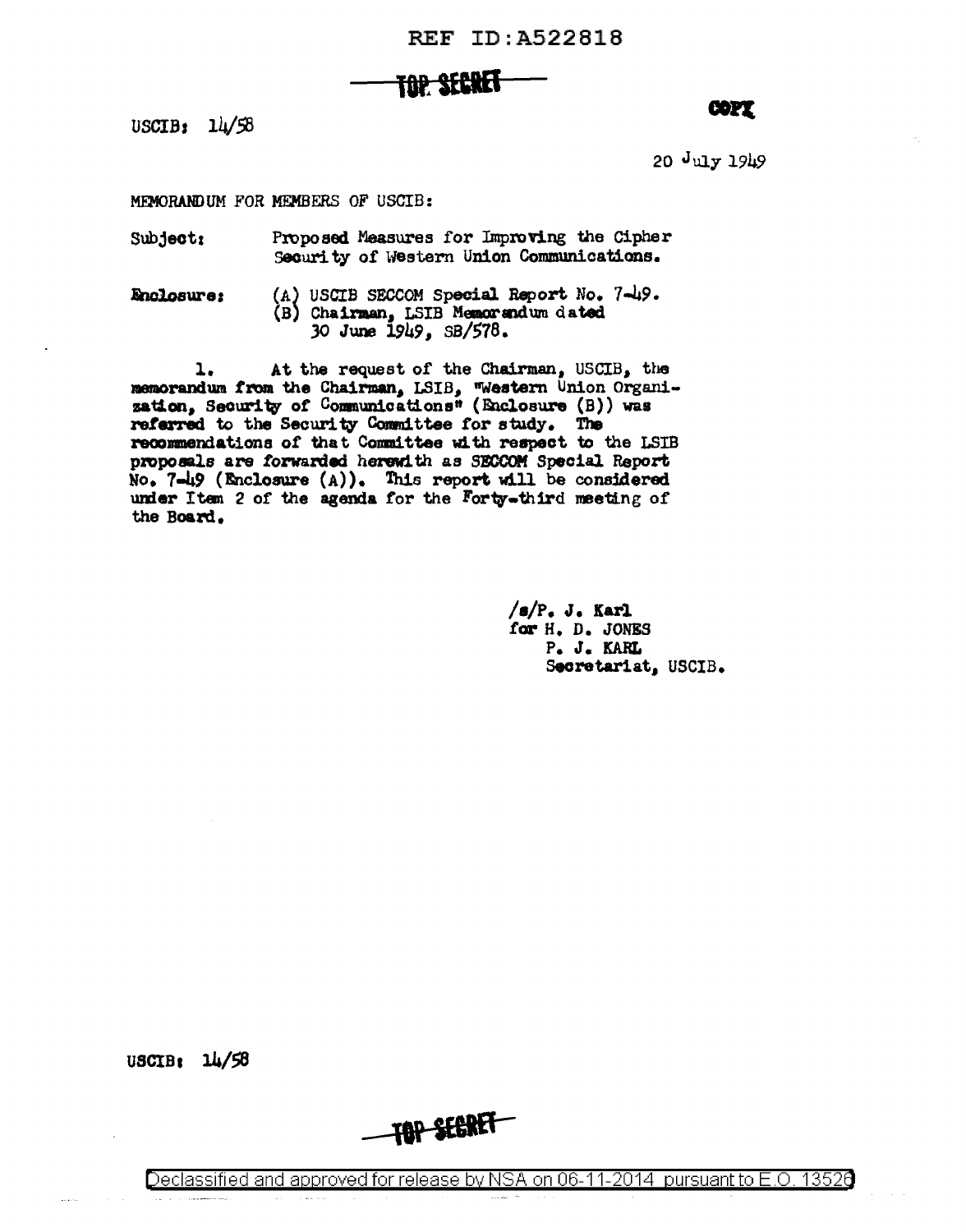TOP SECRET

# **TUP STREE**

20 July 1949

USCIB SECURITY COMMITTEE SPECIAL REPORT NO. 7-49. (to USCIB direct)

## REPORT ON PROPOSED MEASURES FOR IMPROVING THE CIPHER SECURITY OF WESTERN UNION COMMUNICATIONS

## THE PROBLEM

1. To study the memorandum of 30 June from the Chairman, LSIB, to the Chairman. USCIB. and to make recommendations thereon to USCIB.

## FACTS BEARING ON THE PROBLEM

2. USCIB: 14/57 of 18 July 1949 conveys this problem to the Committee.

#### CONCLUSIONS AND RECOMMENDATIONS

3. The Committee presents the enclosed draft of a memorandum from the Chairman, USCIB, to the Chairman, LSIB, and recommends that this memorandum be transmitted in reply to LSIB's memorandum of 30 June. All partinent considerations and arguments, as the Committee developed them during its study of the problem, are set forth or implied in this draft.

#### COORDINATION

4. No coordination of this matter with other Committees or authorities has been deemed necessary.

> /s/E.S.L. GOODWIN E.S.L. GOODWIN Captain, U. S. Navy Chairman, SECCOM.

**Enclosure:** Proposed memorandum for the Chairman, LSIB, from the Chairman, USCIB. SECCOM draft, 19 July 1949.

 $\sim$   $\sim$ 

and the state

SECCOM Item No. 54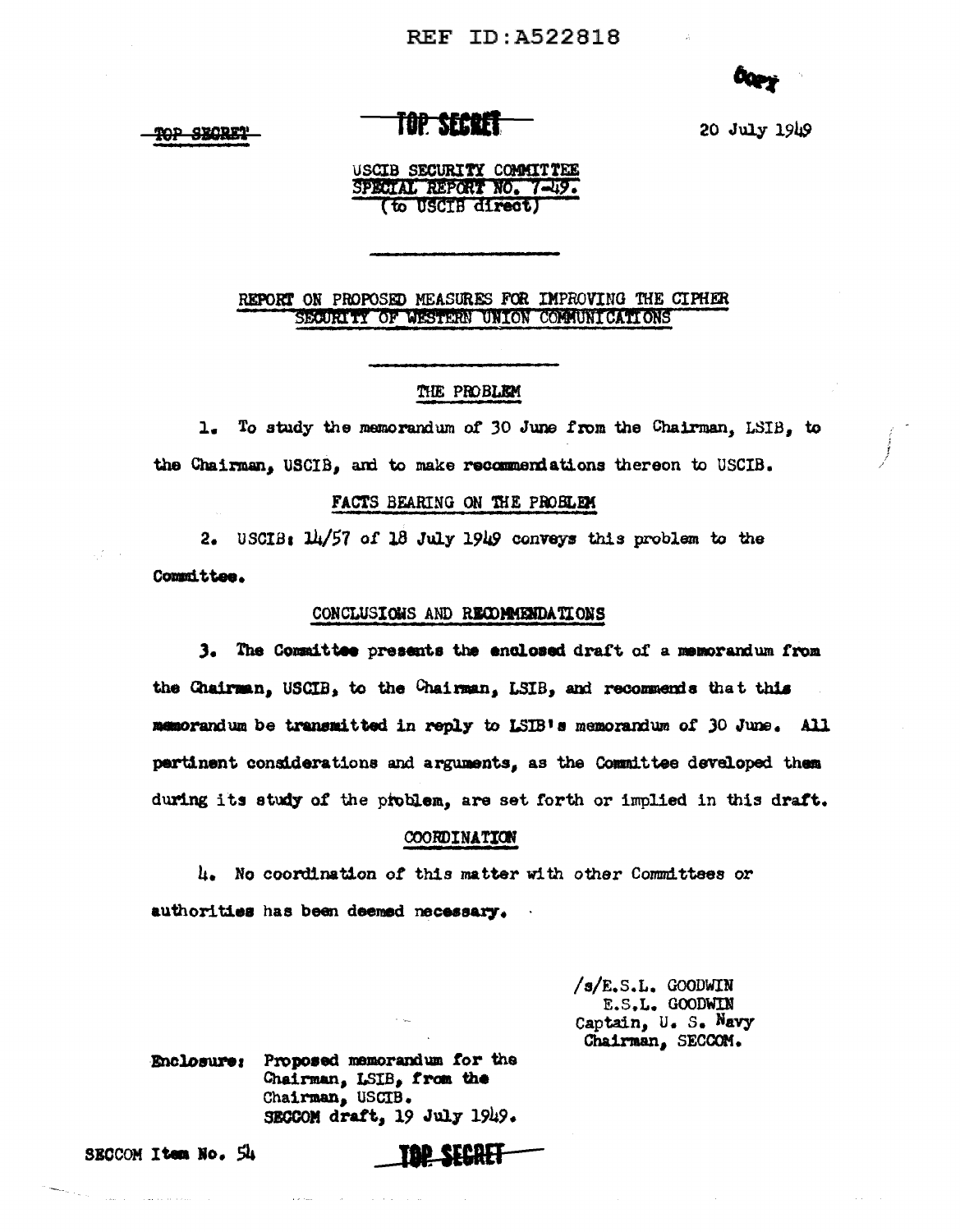TOP SECRET

SECCOM draft 19 July 1949

TOP SBORET

Memorandum for the Chairman, LSIB.

Cipher security for Western Union communications. Subject:

Raferance: Memorandum of 30 June 1949 from the Chairman. LSIB, to the Chairman, USCIB, with enclosure (memorandum will hereinafter be referred to as "the Chairman's memorandum" and enclosure as "the Chairman's enclosure".)

The reference has been read with interest.  $\pm t$ ı. obviously represents the climax of a most involved and difficult study, and the solution which it presents is patently a compromise among violently antagonistic viewpoints.

USCIB, acting within the limits of its charter. 2. must be governed in this principally by considerations of the affects of the alternatives on U.S. Communications Intelligence. From this narrow standpoint, any basic improvement of Western Union communication security will be detrimental, either through direct loss of intelligence (consider paragraph 3 of the Chairman's memorandum and possible miscarriages of the entire LSIB proposal) or through indirect loss of intelligence through resultant general European improvement in communication-security consciousness and knowledge. In this latter connection USCIB notes that any improvement of the cipher security of Western Union nations may eventually involve an extension to that of Atlantic Pact nations. USCIB, therefore, while fully concurring in the aeguments presented in paragraph 7 of the Chairman's memorandum, and while recognizing the possibility that considerations of security may override those of intelligence, is constrained to express only qualified approval of the proposed course of action, subject to certain reservations, hereinafter presented.

3. USCIB considers that the proposal of the reference is completely acceptable as a basis for planning for the situation contemplated in paragraphs 6 and 7 of the Chairman's enclosure (that is, the situation attendant upon a state of war or conditions approaching a state of war). USCIB, however, considers that there should be no immediate implementation of

**TOP SEGRET** 

 $-1-$ 

<del>TOP SECRET</del>

Enclosure with USCIB SECCOM Special Report No. 7-49.

**COPY**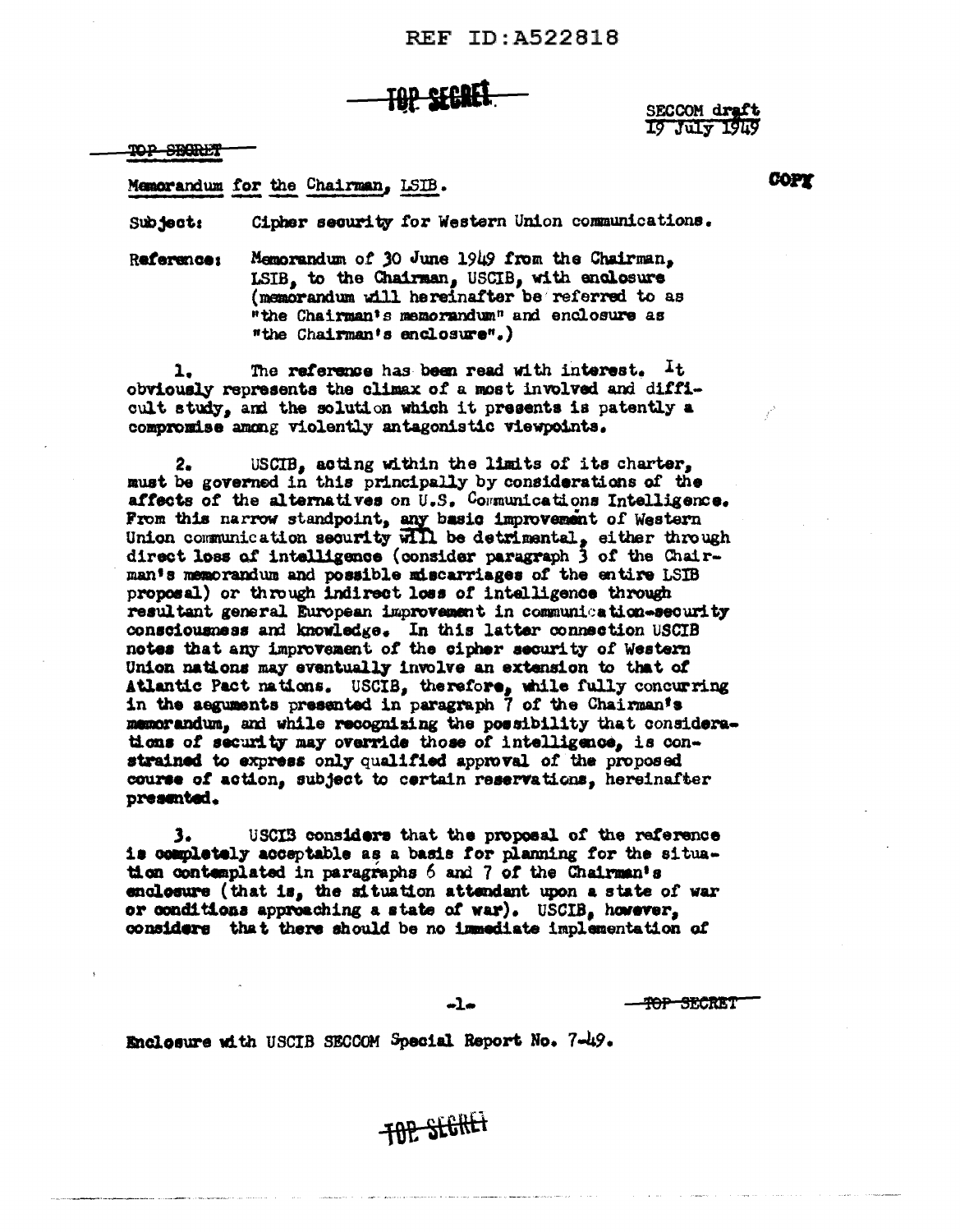REF TD: 4522818

JAP SECRET

SECCOM draft 19 July 1949

<del>TOP SECRET</del>

TOP SECRET

Cipher security for Western Union communications. Subject:

the plan except such minimum measures as may be necessary to permit LSIB to insure the adoption of its proposal, the maximum such, from the USCIB standpoint, being as follows:

- (a) Present the Typex Mark II to the Western Union nations as the proposed combined cipher machine for future emergency.
- (b) Do not deliver copies of the Typex Mark II to any other nation, but inform the Western Union nations that Typex Mark II will be demonstrated, in London, to any cryptanalysts and cryptographers whom they choose to send to London for a thorough and unlimited study of the machine, the proposed method of its use, and the details of its routine operation.
- (c) Contingent on the other  $W<sub>s</sub>U<sub>s</sub>$  nations' acceptance of the proposal, accumulate, in U.K., the reserve of machines, instructions, and key lists required for the condition contemplated in paragraphs 6 and 7 of the Chairman's enclosure, and give to appropriate representatives of the W.U. nations full knowledge of and access to this accumulation.

հ. In presenting the foregoing, USCIB recognizes that the course of action which it recommends fails to take account of the requirements expressed in paragraph 1 of the Chairman's memorandum and the first sentence of paragraph 8 of the Chairman's enclosure (that is, the immediate need for cipher security for the rapid exchange of W.U. communications among the W.U. capitals and high command). USCIB recommends, therefore, that this requirement be met by the proposal of super-encipherment presented informally by signal by the Senior British Liaison Officer as a result of his membership in an ad hoc committee of USCIB which met on 26 August 1948. This proposal, for official record, is reiterated below:

> That the U.S. and Great Britain agree upon and provide a common system for the super-encipherment of all messages of a critical nature; that the use of this system be confined to common

COPY

**TAP\_SFERFT** 

 $-2-$